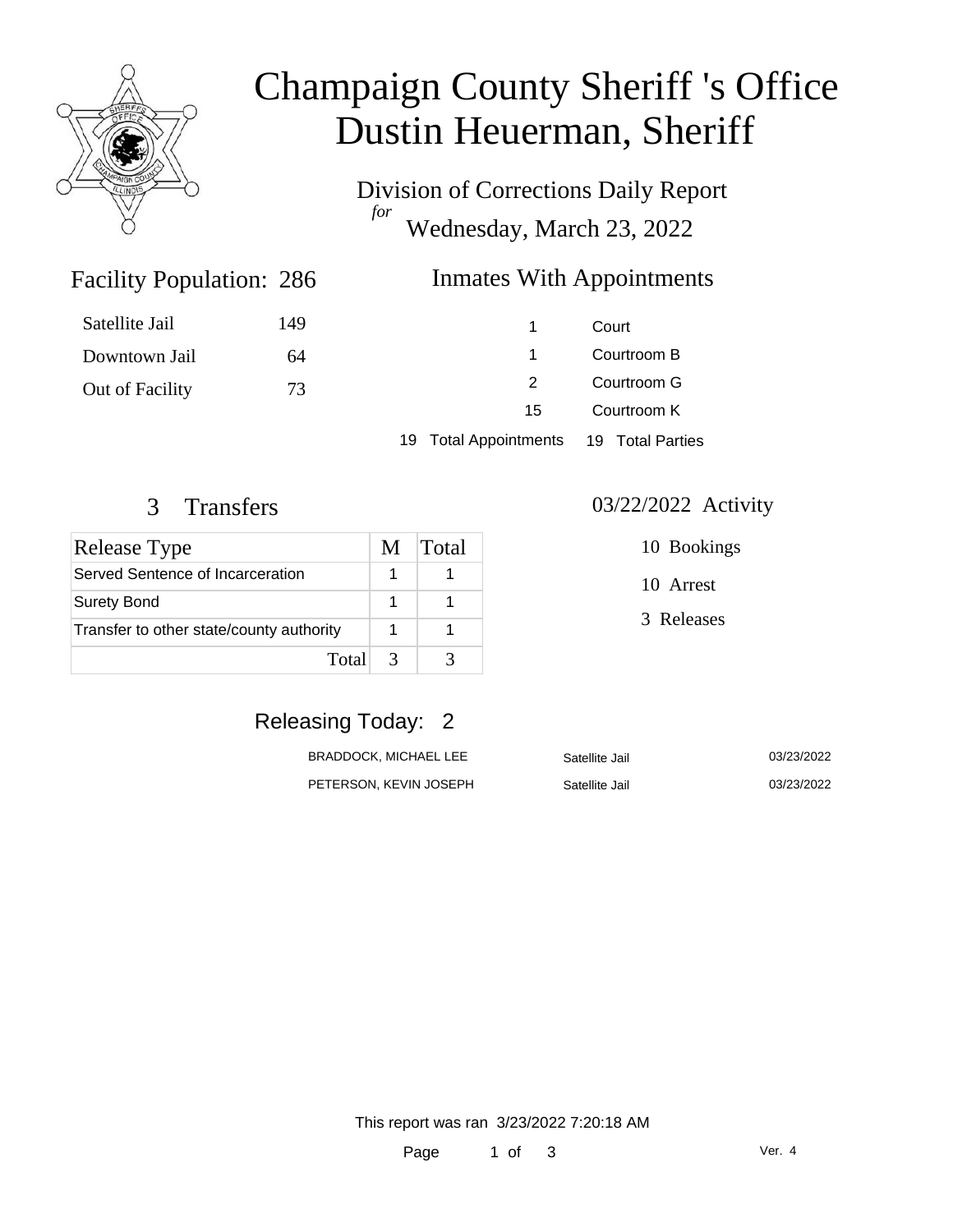

# Champaign County Sheriff 's Office Dustin Heuerman, Sheriff

Division of Corrections Daily Report *for* Wednesday, March 23, 2022

#### Custody Status Count

- Electronic Home Dentention 9
	- Felony Arraignment 15
	- Felony Pre-Sentence 7
		- Felony Pre-Trial 219
	- Felony Pre-Trial DUI 5
	- Felony Sentenced CCSO 6
	- Felony Sentenced IDOC 13
		- Hold Other 1
	- Misdemeanor Arraignment 2
		- Misdemeanor Pre-Trial 3
- Misdemeanor Sentenced CCSO 1
	- Petition to Revoke 1
	- Remanded to DHS 4
		- Total 286

This report was ran 3/23/2022 7:20:18 AM